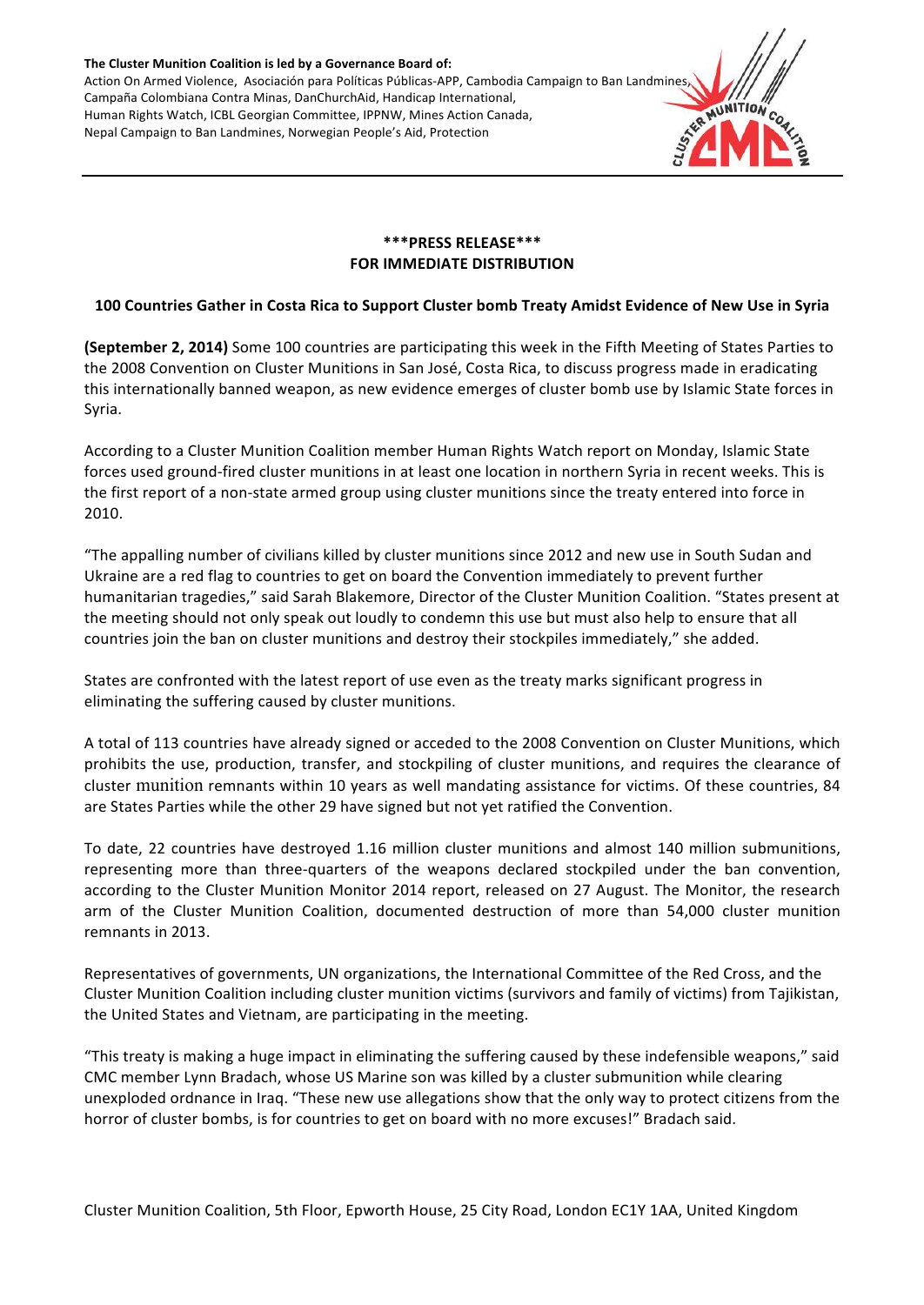This is the first time the meeting has been in Latin America, previous meetings of the Convention were held in Lao PDR, Lebanon, and Norway and Zambia, who will hand over the presidency of the Convention on Cluster Munitions, to Costa Rica at the meeting this week.

In an official opening ceremony last night, Costa Rican President Luis Guillermo Solís emphasized the country's commitment to elimination of cluster munitions globally. In his remarks, President Solis welcomed new political commitment by Belize to join the Convention. With Belize's adherence to the treaty, Central America would be the world's first cluster munition free region.

The President emphasized Costa Rica's role in expanding treaty membership and stigmatizing the weapon in the run up to the First Review Conference of the Convention which takes place one year from now and will be a definitive moment for the treaty. "We need to pass from condemnation to action," President Solís said.

**Ends**

### **Notes to the Editor**

### Syria cluster bomb use media kit including infographics

http://www.stopclustermunitions.org/en-gb/cluster-bombs/use-of-cluster-bombs/cluster-munition-use-insyria/media-kit.aspx

### **113 Countries have joined the Convention on Cluster Munitions**

http://www.stopclustermunitions.org/en-gb/the-treaty/treaty-status.aspx

### **84 Countries have yet to join the Convention on Cluster Munitions**

http://www.stopclustermunitions.org/en-gb/the-treaty/treaty-status.aspx

### **About cluster bombs:**

A cluster munition (or cluster bomb) is a weapon containing multiple often hundreds of small explosive submunitions or bomblets. Cluster munitions are dropped from the air or fired from the ground and designed to break open in midair, releasing the submunitions over an area that can be the size of several football fields. This means they cannot discriminate between civilians and soldiers. Many of the submunitions fail to explode on impact and remain a threat to lives and livelihoods for decades after a conflict.

### About the Cluster Munition Coalition (CMC):

The Cluster Munition Coalition (CMC) is an international coalition of nongovernmental organizations (NGOs) working in around 100 countries to eradicate cluster munitions, prevent further causalities from these weapons and put an end for all time to the suffering they cause. The CMC works to change the policy and practice of governments and organisations towards these aims and raise awareness of the problem amongst the public.

### For more information contact:

Jared Bloch, Media & Communications Manager, Tel: +41 786 83 4407, Costa Rica Tel: +506 84 19 3634. Email: jared@icblcmc.org

Cluster Munition Coalition, 5th Floor, Epworth House, 25 City Road, London EC1Y 1AA, United Kingdom